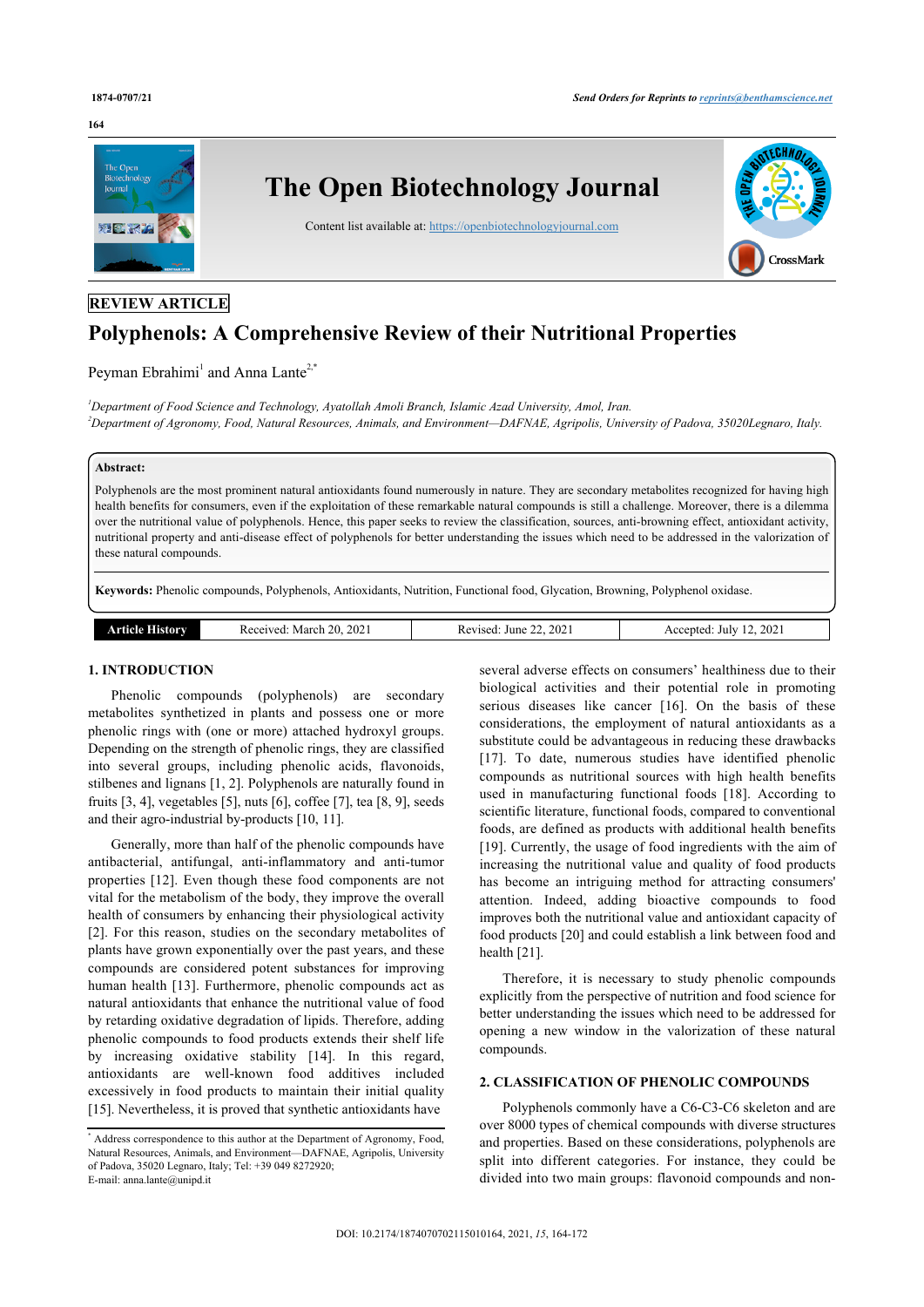flavonoid compounds [\[22](#page-6-4) - [24](#page-6-5)]. Furthermore, in another type of classification (Fig. **[1](#page-1-0)**), depending on the phenolic rings and constituent elements connecting rings, phenolic compounds are divided into several groups, including flavonoids, phenolic acids, stilbenes, and lignans [\[25](#page-6-6)].

Phenolic acids form a large group of phenolic compounds comprised of hydroxycinnamic and hydroxybenzoic. The position and number of hydroxyl groups on the aromatic ring and the separate carbon skeleton are the reasons for the division of phenolic acids into these two groups[[26\]](#page-6-7). Hydroxybenzoic acids include gallic acid, protocatechuic acid, hydroxybenzoic acid or gallotannin and ellagitannin. Nevertheless, simple esters with hydroxycarboxylic acids or glucose are usually made by hydroxycinnamic acids. In general, hydroxycinnamic acids have conjugated forms, such as hydroxyl esters. The free form of phenolic acids is a product of plant extraction. There are two aromatic rings in the flavonoid structure connected by a heterocyclic ring that differs in the degree of oxidation. This heterocyclic ring gives rise to various subtypes of flavonoids [[27\]](#page-6-8). Flavanols are comprised of catechin, epicatechin, gallocatechin and epigallocatechin.

Moreover, kaempferol and quercetin are among the most pervasive flavonols [[28\]](#page-6-9). The chemical structure of stilbenes is based on the main structure of  $C_6-C_2-C_6$ , which has two aromatic rings connected by an ethylene bridge. Resveratrol is the most known stilbene [[29\]](#page-6-10).

### **3. SOURCES OF PHENOLIC COMPOUNDS**

Foods contain a complex mixture of phenolic compounds [[30](#page-6-11)]. It is reported that fruits and beverages are their main sources. While legumes and vegetables are the other sources of phenolic compounds, they own a lower amount of them. Among all the antioxidants, phenolic compounds are the most abundant types existing in the human diet, and their daily intake is more than the others (up to 1 g) [\[14\]](#page-5-13). Many factors affect the concentration of phenolic compounds. These factors usually include environmental factors, such as soil, sunlight, rainfall, various farming methods, plant varieties, tree fruiting, as well as biochemical factors, such as degree of ripening, storage and cooking methods[[31\]](#page-6-12). Table**1** provides information about the Total Phenolic Content (TPC) in different food sources.

<span id="page-1-0"></span>

**Fig. (1).** Classification of phenolic compounds based on the phenolic rings and their connecting elements.

<span id="page-1-1"></span>**Table 1. TPC and predominant polyphenols in different food sources.**

| <b>Food Source</b>  | <b>Predominant Polyphenols</b>                                                                  | TPC (mg GAE $/100$ )<br><b>g)</b> | <b>References</b> |
|---------------------|-------------------------------------------------------------------------------------------------|-----------------------------------|-------------------|
| Grape pomace powder | Epicatechin, catechin                                                                           | $3886 \pm 522$                    | $[10]$            |
| Plum fruit          | caffeoylquinic acids, feruloylquinic acid, p-coumaroylquinic acids, methyl<br>caffeoylquinates  |                                   | [32, 33]          |
| Strawberry fruit    | quercetin, kaempferol, cyanidin, pelargonidin, and ellagic acid                                 |                                   | [32, 34]          |
| Mango fruit         | chlorogenic, gallic, protocatechuic and vanillic acid                                           | $60 \pm 26$                       | [32, 35]          |
| Pomegranate         | Epigallocatechin gallate, Epigallocatechin, Chlorogenic acid, p-<br>hydroxybenzoic acid         | ~145                              | [36]              |
| Doge rose           | Epigallocatechin, Chlorogenic acid, p-hydroxybenzoic acid, Epicatechin<br>gallate, Ellagic acid | $\sim$ 916                        | [36]              |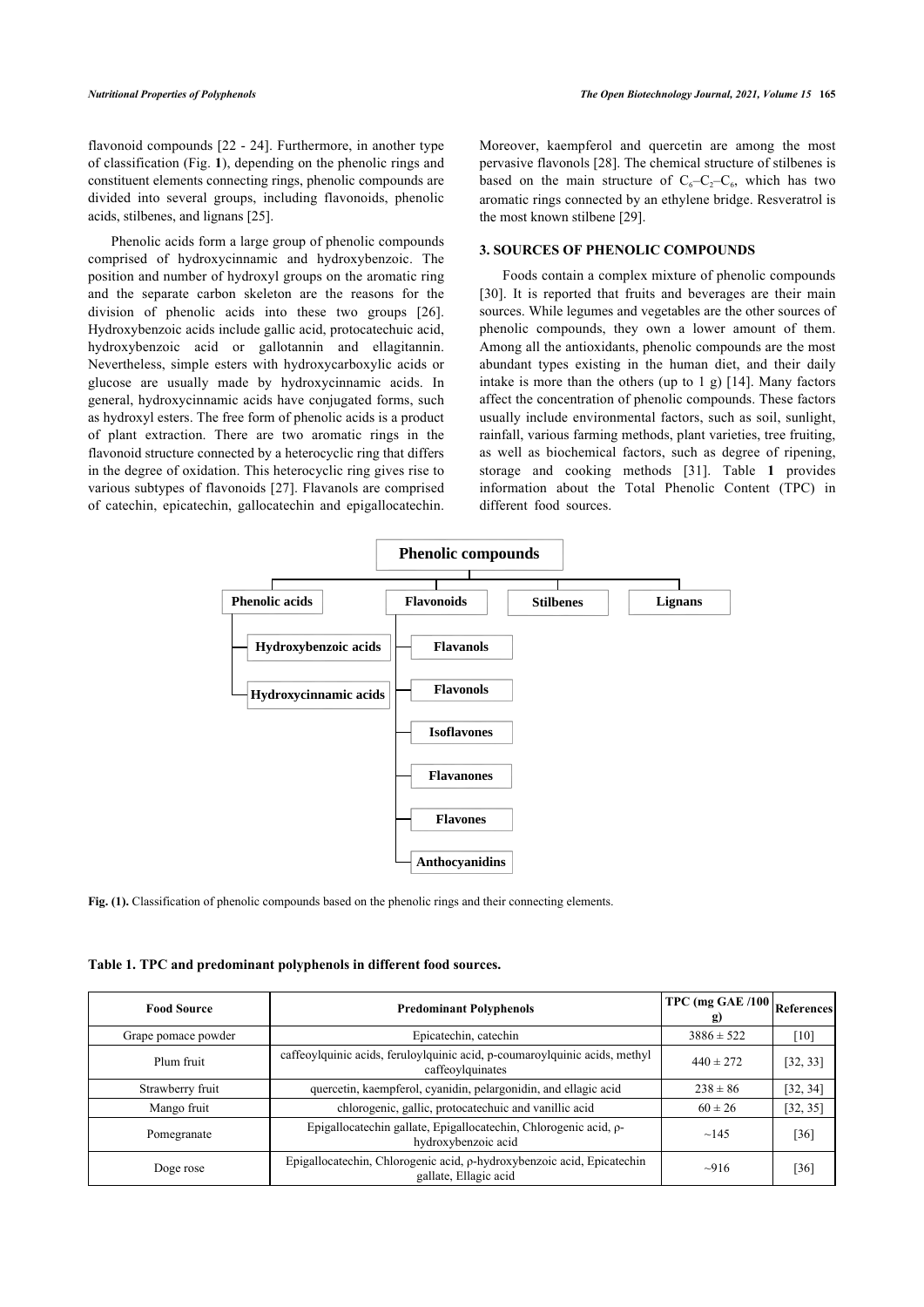| <b>Food Source</b>                           | <b>Predominant Polyphenols</b>                                     | $TPC$ (mg GAE /100)<br><b>g)</b> | References |
|----------------------------------------------|--------------------------------------------------------------------|----------------------------------|------------|
| Burdock root                                 | chlorogenic acids, caffeic acid, quinic acid, caffeoylquinic acids | $1213 \pm 34$                    | $[37]$     |
| Ziziphus jujuba Mill.<br>(Rhamnaceae) fruits | Chlorogenic acid, Caffeic acid, Rosmarinic acid                    | $\sim$ 2100                      | $[38]$     |
| Apple                                        | Procyanidin B2, Chlorogenic acid, $(-)$ -Epicatechin               | $1222 \pm 87$                    | [39]       |
| Ginger powder                                | 6-gingerol                                                         | $4099 \pm 70$                    | [40]       |
| Turmeric powder                              | Curcumin                                                           | $6676 \pm 100$                   | $[40]$     |
| Green tea                                    | Catechin                                                           | $\sim$ 140                       | [8]        |
| Apple powder                                 | Chlorogenic acid                                                   | $~1 - 435$                       | [41]       |
| Non-alcoholic beer                           | Kaempferol, quercetin, tyrosol                                     | ~1017                            | [42, 43]   |

#### *(Table 1) contd.....*

# **4. NUTRITIONAL PROPERTIES**

Generally, consumers need a wide variety of nutrients to have a standard health quality. A well-balanced diet should supply the essential nutrients for the diverse physiological groups of people. In order to give dietary recommendations and suggest a healthy intake, nutrient details are required[[44\]](#page-6-25). Within a healthy eating plan, consumption of approximately 0.6 g of phenolic compounds per day is recommended [[45\]](#page-6-8). According to scientific data, the average daily amount of phenolic compounds consumed by individuals is  $\sim$ 1 g per person. Typically, personal taste and pattern of eating in various countries impact the consumption of foods containing phenolic compounds and their dietary intake [\[14](#page-5-13)].

The high nutritional value of phenolic compounds is a result of their antioxidant properties. In other words, the antioxidant activity of these compounds reduces the risk of chronic disorders, namely cancer and heart disorder. In addition to the benefits stemming from the antioxidant activity of phenolic compounds, their biological activity induces other advantageous mechanisms such as the prevention of noninfectious ailments (*e.g*. diabetes and obesity) [\[14\]](#page-5-13). Phenolic compounds also have protective effects against the invasion of pathogens and UV radiation [\[46](#page-6-26)]. For instance, Shiraz thyme (*Zataria multiflora*), owing to its phenolic compounds, has antimicrobial effects. Carvacrol, thymol, and eugenol are the main phenolic compounds of Shiraz thyme [\[47\]](#page-6-27). Based on the recent studies, the health-beneficial effects of phenolic compounds of natural foods are affected by environmental factors such as humidity and temperature of growing areas and culinary preparation techniques [\[48](#page-6-28), [49](#page-6-13)]. In addition, these biologically active substances pass through the digestive tract, which affects the composition and content of phenolic substances, as reported in fruit juices by Mihailova *et al*. (2021)[[50\]](#page-6-14).

<span id="page-2-0"></span>However, it should be considered that, in spite of the merits of polyphenols, they have some adverse effects at high concentrations. Indeed, polyphenols depending on their concentration, could be either antioxidant (in doses present in most foods) [[51](#page-6-29)] or pro-oxidants (in pharmaceutical doses or in the presence of metal ions) [[52](#page-6-30)]. Dietary supplements owning excessive concentrations of polyphenols are more responsible than polyphenol-rich foods for the adverse effects resulting from polyphenols in consumers. For instance, it has been

reported that the excessive consumption of tea-based dietary supplements (approximately 10–29 mg per kg per day) causes liver injury (hepatotoxicity) [[53](#page-6-31) - [55](#page-7-0)]. In addition, caffeic acid at concentrations higher than 2% may raise the risk of iron deficiency in consumers and has undesirable interactions with synthetic medicines [\[56,](#page-7-1) [57](#page-7-2)]. Furthermore, high doses of ferulic acid cause some ailments such as headache, abortion, and hyperactivity in children [[58\]](#page-7-3).

# **5. ANTIOXIDANT ACTIVITY**

It has been proven that antioxidants are one of the most important compounds suggested as a solution when it comes to food oxidation. These compounds are added to foods because of their ability to inhibit the activity of free radicals. Free radicals are known as carcinogenic compounds and cause many cardiovascular diseases [[59\]](#page-7-4). Reactive Oxygen Species (ROS), including hydrogen peroxide, hydroxyl radicals and superoxide anions *etc*., are radicals that entail more than one unpaired electron in the outer orbit or highly reactive non-radicals. They may cause damage to the protective mechanisms of the cells and destroy the structure of DNA, proteins and lipids in biological systems [[14](#page-5-13)]. The human body needs endogenous and exogenous antioxidants to minimize the effects of ROS. In this respect, phenolic compounds indicating antioxidant activity are highly crucial in human health[[60\]](#page-7-5).

The level of antioxidant activity of different phenolic compounds varies according to their chemical structure [[61](#page-7-6)]. The antioxidant property of phenolic compounds stems from their hydroxyl groups and conjugated aromatic system, and it depends on the ability of phenolic compounds to give electrons to trap free radicals by forming stable phenoxyl compounds [[62](#page-7-7)]. In general, the positive effect of phenolic cofactors increases the antioxidant capacity and performance in food products[[63\]](#page-7-8). In cases where the concentration of phenolic compounds is high, due to the increase in the number of hydroxyl groups in the reaction medium and the probability of hydrogen donation to free radicals, the radical scavenging ability is noticeable [\[64](#page-7-9)]. The radical scavenging ability largely depends on the position and number of hydroxyl groups and the molecular weight of phenolic compounds. In phenolic compounds with lower molecular weight, hydroxyl groups are more readily available. Therefore, it should be noted that the type and quality of phenolic compounds are more responsible for the amount of antioxidant activity than their quantity [\[42](#page-6-23)].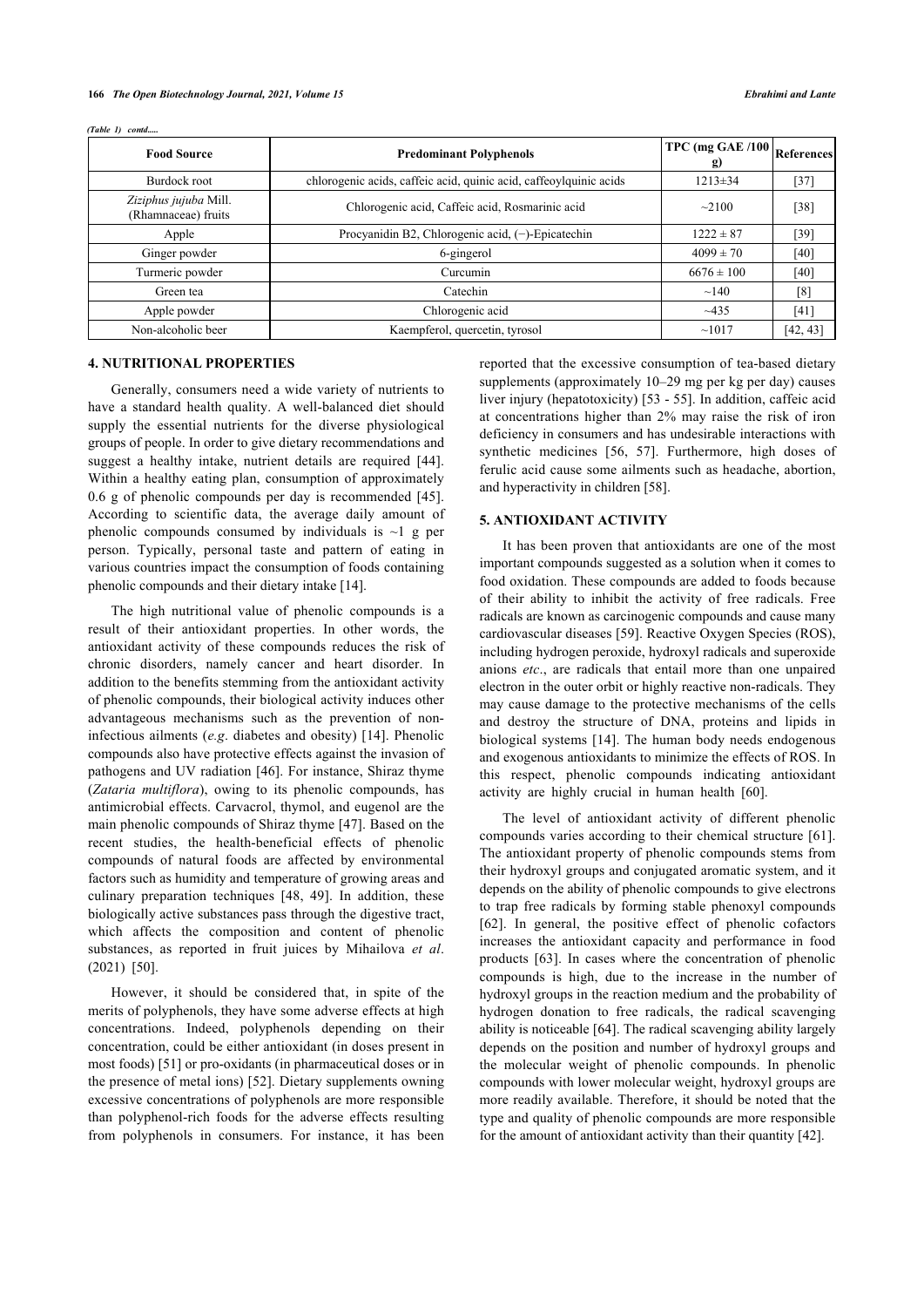| <b>Disease</b>    | <b>Phenolic Compound / Polyphenols-Rich</b><br><b>Food Source Used as Remedy</b> | <b>Results</b>                                                                                                                                                     |        |
|-------------------|----------------------------------------------------------------------------------|--------------------------------------------------------------------------------------------------------------------------------------------------------------------|--------|
| Diabetes          | Extract of olive leaves (containing)<br>oleuropein)                              | Increase in antioxidant activity. Reduction in liver insulin receptor<br>substrate 1, insulin receptor A, HDL, superoxide dismutase, glutathione,<br>and catalase. | [81]   |
| Obesity           | Curcumin                                                                         | Reduction in mean weight, body mass index (BMI), and waist<br>circumference                                                                                        | [82]   |
| Hyperlipidemia    | Ferulic acid                                                                     | Reduction of total cholesterol, LDL, triglyceride, and oxidative stress                                                                                            | [83]   |
| Hypertension      | (-)-epicatechin                                                                  | Reduction of blood pressure and superoxide production in the aorta<br>persisted for two weeks after the treatment                                                  | [84]   |
| Atherosclerosis   | Yak-Kong soybean (containing coumestrol<br>and proanthocyanidins)                | Reduction in adhesion of THP-1 to LPS-stimulated human umbilical<br>vascular endothelial cells                                                                     | [85]   |
| <b>Thrombosis</b> | Blueberry extract (rich in different phenolic<br>compounds)                      | Improvement in depressive symptoms and lipid profiles, and reduction in<br>gastrointestinal infection                                                              | [86]   |
| Inflammatory      | berries or fermented berries beverages<br>(containing high ellagic acid)         | Reduction in TNF- $\alpha$ , IL-1 $\beta$ , and iNOS expressions and modulation of the<br>levels of inflammatory markers.                                          | $[87]$ |
| Alzheimer         | Satureja cuneifolia plant (with high TPC)                                        | Increase in the inhabitation of acetylcholinesterase and<br>butyrylcholinesterase enzymes.                                                                         | [88]   |

|  | Table 2. Anti-disease effects of different phenolic compounds or polyphenols-rich food sources. |  |  |  |  |  |
|--|-------------------------------------------------------------------------------------------------|--|--|--|--|--|
|--|-------------------------------------------------------------------------------------------------|--|--|--|--|--|

Phenolic compounds could contribute to the prevention of the oxidation process or biological oxidative damage. For instance, epicatechin has previously been identified as a substance reducing the rancidity of fish oil [[65](#page-7-18)]. Grape pomace powder has high concentrations of phenolic compounds (especially epicatechin), and due to its high antioxidant activity, it can be used in delaying the oxidation of corn oil [[10\]](#page-5-9). In addition, the use of dried grape pomace, which preserves its phenolic content and antioxidant activity for a long time, is convenient from the practical point of view within the functional foods industry as a nutraceutical or natural antioxidant ingredient [\[66](#page-7-19)].

Furthermore, 6-gingerol and curcumin were detected in the powders of ginger and turmeric rhizomes. Adding these powders to soybean oil improved its antioxidant activity and oxidative stability, resulting in health benefits to the consumers [[67\]](#page-7-20). Moreover, Tinello and Lante (2020), in another study, proved that ginger and turmeric powders derived from freezedried rhizomes have a great antioxidant activity because of their high phenolic yields [[40\]](#page-6-21).

#### **6. ANTI-DISEASE EFFECT**

The imbalance between antioxidants and the concentrations of reactive oxygen species exposes the human body to oxidative stress, resulting in various disorders [\[68\]](#page-7-14). As shown in Table **[2](#page-2-0)**, natural phenolic compounds have beneficial effects on the prevention of many ailments, including obesity, diabetes, hypertension, hyperlipidemia, atherosclerosis, thrombosis and Alzheimer's. Consumption of foods containing a high concentration of phenolic compounds leads to the reduction of cardiovascular diseases [[69](#page-7-21)]. These compounds, without having adverse effects, seem to be prominent for managing glucose intolerance and oxidative stress in diabetic people [\[70](#page-7-22)]. The higher intake of tea (black or green) than other polyphenol-rich foodstuffs lessens the risk of type 2 diabetes and stroke [\[71](#page-7-16), [72](#page-7-17)]. Luteolin and quercetin, which are two representatives of phenolic compounds, have an ameliorative impact on diabetes [[73,](#page-7-23) [74\]](#page-7-0). Quercetin ceases the progress of hypertension caused by diabetes and improves the

excessive contractile reactions of the aorta. There are many *in vivo* and *in vitro* studies proving the cardioprotective functions of quercetin [[75\]](#page-7-24). Some of the phenolic compounds, such as ferulic acid, *ρ*-coumaric acid, *m*-coumaric acid and hydroxyhippuric acid, amplify the sensitivity of insulin and decline the rate, digestion, and absorption of sugar[[76\]](#page-7-25). In addition, some commonly consumed phenolic compounds such as resveratrol, curcumin and catechins, particularly epigallocatechin gallates, originated from green tea, influence obesity and obesity-related inflammation [[77\]](#page-7-26).

It is reported that in people consuming high amounts of flavonoid-rich foods, the risk of stroke is little [\[78](#page-7-27)]. It has been suggested that the extract of Bael (Aegle marmelos) flower inhibits the oxidized LDL cholesterol, which raises the chance of heart attack or stroke [[79\]](#page-7-6). Moreover, proanthocyanidins, as phenolic compounds mostly found in grape seeds, inhibit oxidized LDL cholesterol in human plasma. According to literature, these compounds protect the eye tissues from oxidative stress through improving antioxidant enzymes and diminishing prooxidant numbers. Thus, it could be claimed that proanthocyanidins act as a shield against eye disease [[80](#page-7-28) - [88](#page-7-17)].

# **7. ANTI-BROWNING EFFECT**

Browning can be either enzymatic or non-enzymatic. There are plenty of anti-browning procedures, namely thermal processes, non-thermal technologies and the addition of synthetic additives like sulphites and organic acids [\[89](#page-7-23), [90](#page-8-0)]. However, new anti-browning approaches consider replacing these traditional methods with adding natural compounds extracted from plants [[36\]](#page-6-17), agricultural by-products [[91](#page-8-1)] and wastes [\[39](#page-6-20), [40,](#page-6-21) [92](#page-8-2), [93\]](#page-8-3).

#### **7.1. Enzymatic Browning**

Generally, Polyphenol Oxidase (PPO) enzyme is the main responsible for the enzymatic browning. This enzyme is a copper-containing oxidoreductase catalyzing the oxidation of phenolic compounds and consequently leads to the deterioration of antioxidants and colour change of herbal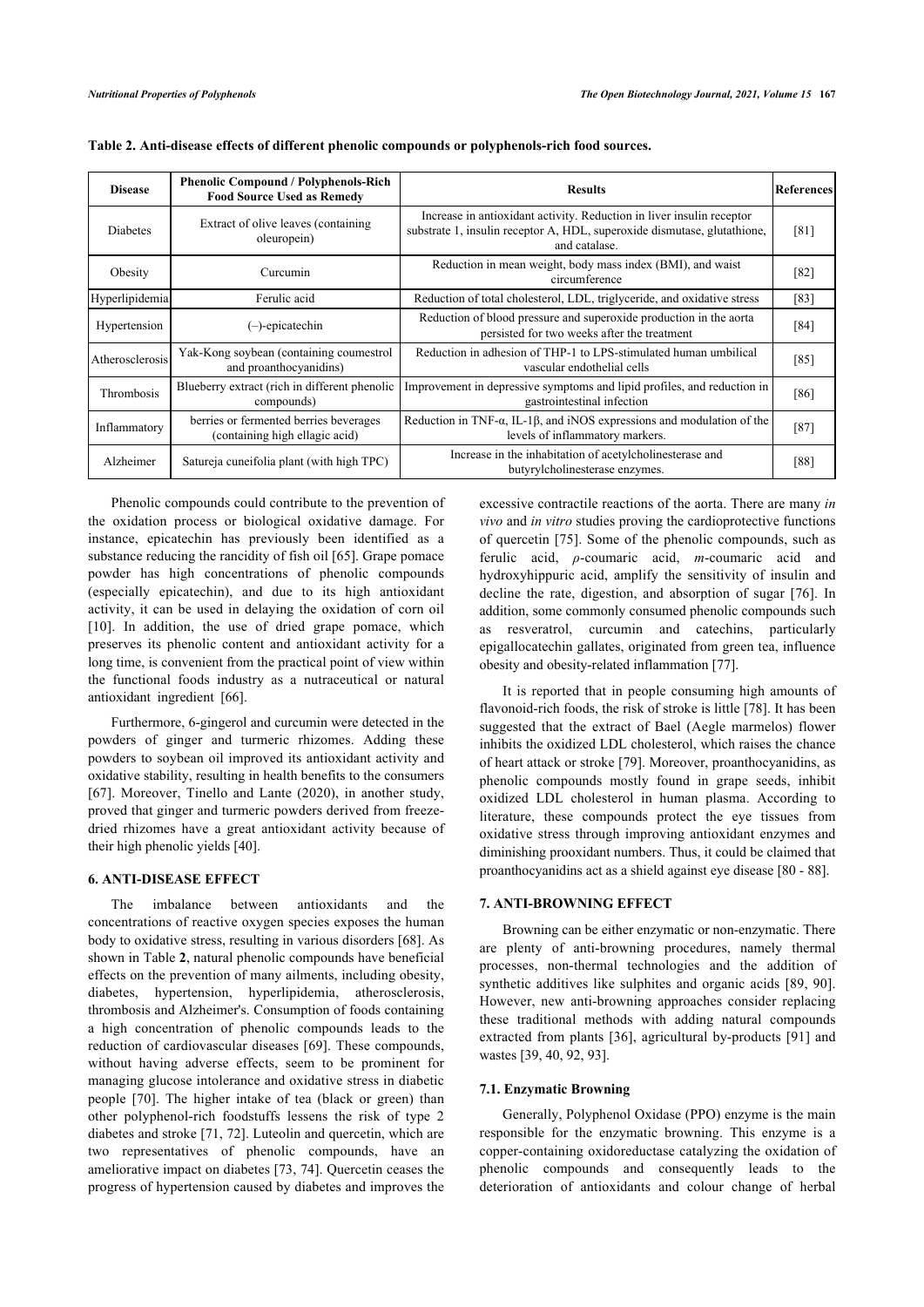foodstuffs during the processing [\[94](#page-8-4)]. Yuniarti *et al*. (2018) identified several phenolic inhibitors of PPO, including kaempferol, quercetin, and cyanidin in onion [\[95](#page-8-5)]. In addition, catechins, constituting a vast majority of TPC found in tea, act as a PPO competitive inhibitor because of their similarity to the substrate of PPO. Klimczak *et al*., (2017) reported that green tea extract inhibits the activity of PPO by an average of 75% in cloudy apple juice [[96\]](#page-8-6).

According to a research conducted by Zocca *et al*., (2011), dog rose fruit, known for its high quantity of ascorbic acid and phenolic compounds has anti-PPO activity due to its phydroxybenzoic acid content[[36\]](#page-6-17). In another research, phenolic compounds altogether with high vitamin C content were found to be the reason for antioxidant properties in chili pepper, which inhibit the formation of undesired brown pigment [[97\]](#page-8-7). Also, some of the phenolic compounds can act as a chelating agent [[14\]](#page-5-13).

#### **7.2. Non-Enzymatic Browning**

Non-enzymatic Maillard reaction is another type of browning. The occurrence of this reaction between the carbonyl groups of reducing sugars and free amino groups in lipids, proteins or nucleic acids ends up in the generation of an adduct named Advanced Glycation End-products (AGEs) [[98](#page-8-8)]. Compared to other carbohydrates, fructose can readily form more intense fluorescent AGEs with basic amino acids [[99\]](#page-8-9). The generation of AGEs results in the pathogenic mechanism of structural tissue damage, oxidative stress and inflammation, which arises debilitating diabetes, cataracts, atherosclerosis and Alzheimer [[100](#page-8-10) - [103\]](#page-8-11). Furthermore, the aggregation of this compound may give rise to Chronic Kidney Disease (CKD) [[98\]](#page-8-8). AGE inhibitors are chelators and antioxidants at concentrations commonly found in food[[104\]](#page-8-12). Phenolic compounds, due to their free radical scavenging activity, have a protective capability against the development of AGEs [[98\]](#page-8-8).

The buildup of AGEs readily occurs in the side chains of lysine, histidine and arginine on proteins. Since phenolic compounds are more reactive than these amino acids, they impede the development of AGEs by contesting with these amino acids. Glyoxal and methylglyoxal, as dicarbonyl compounds resulted from the second stage of Maillard reaction, are two main reactive precursors of AGEs in the human body. In some cases, phenolic compounds trap more methylglyoxal compared with aminoguanidine, which is a typical inhibition agent of glycation process. The reaction of the phenolic acid and glyoxal forms mono and di glyoxal adducts, which are the major mechanisms of preventing AGEs development. Indeed, the free radical scavenging ability of phenolic compounds is associated with their inhibitory effect on the development of AGEs. Furthermore, the phenolic compounds diminish the glyoxal level by inhibiting the oxidation of lipids[[98\]](#page-8-8).

So far, antiglycation activity has been reported for several phenolic compounds. For instance, Intagliata *et al*., (2021) successfully used esterified resveratrol with Trolox (a watersoluble analogue of vitamin E) to counteract free radicals, thus inhibiting the glycation process and also reducing oxidative mechanisms [\[105](#page-8-13)]. Błaszczak *et al*., (2020) studied the

protective effects of the extracts of several species of tomato against AGEs. They concluded that the purified extracts of Black Prince tomatoes were the most potent inhibitors of AGEs. The inhibitory effect of the analyzed tomato fraction could be attributed to its rutin content, which is a phenolic compound [\[106\]](#page-8-14). Aailim *et al*., (2019) investigated the antiglycation effect of rice bran extract, which is a major source of phenolic compounds, including ferulic acid, ρcoumaric acid, chlorogenic acid, syringic acid and caffeic acid. Their results proved that the formation of fructose-AGEs fluorescence was inhibited by the extract more effectively than aminoguanidine, which is a standard antiglycation agent. Ferulic acid and *ρ*-coumaric acid were the most dominant polyphenols in the extract. They showed an inhibitory effect on AGEs depending on their concentration [\[99\]](#page-8-9). The Rhizome of the Cimicifuga heracleifolia plant has an inhibitory effect on AGEs due to the presence of cinnamic acid and its by-products, such as ferulic acid and isoferulic acid [[107\]](#page-8-0). Ferulic acid has antiglycation activity that mostly inhibits the advanced phase of glycation[[108\]](#page-8-15), and isoferulic acid prevents the development of fluorescent and non-fluorescent AGEs (CML) [[109\]](#page-8-16). Caffeic acid and chlorogenic acid are potent glycation inhibitors [\[110](#page-8-17)]. According to recent studies, caffeic acid has more antiglycation activity than aminoguanidine [\[111](#page-8-18)]. Epicatechin, *ρ*-coumaric acid, and gallic acid decrease protein carbonyl, thiol oxidation and fluorescence AGEs development [[112](#page-8-19)].

#### **8. IMPACT OF PROCESSING ON PHENOLIC CONTENT**

The bioavailability and bioactivity of phenolic compounds may be influenced by post-harvest and processing methods. In other words, unit operations and food processing methods could impact the TPC and individual phenolic compounds considerably. There are many factors influencing phenolic compounds during food processing, including temperature, pressure, *etc*. It is clear that the degradation of phenolic compounds in food products leads to a decrease in their nutritional value because the reduction of TPC gives rise to a reduction in antioxidant activity[[87\]](#page-7-16). Since the major concentration of phenolic compounds usually exists in the outer parts of vegetables and fruits, the skinning/peeling process can considerably diminish the TPC. Moreover, the skinning/peeling process causes an increase in enzymatic browning by breaking the plant cell structure because the breakdown of cell structure boosts the interaction between PPO and phenolic compounds, which leads to colour change and deterioration of antioxidants[[90](#page-8-0) - [93](#page-8-3), [113\]](#page-8-20). The skin of potatoes contains approximately 190 mg chlorogenic acid/kg. As a result of peeling, a noticeable amount of phenolic acids reduces in French fries [\[114\]](#page-8-21).

The thermal process has a substantial effect on the content of phenolic compounds. The amount of the initial quercetin content in tomatoes and onions decreased by three-quarters after the boiling process and two-thirds after cooking in a microwave oven and less than a third after frying [\[114\]](#page-8-21). The epimerization of catechins present in green tea increases as a result of extraction using boiling or heating, and consequently, a lower amount of bioactive compounds remains in green tea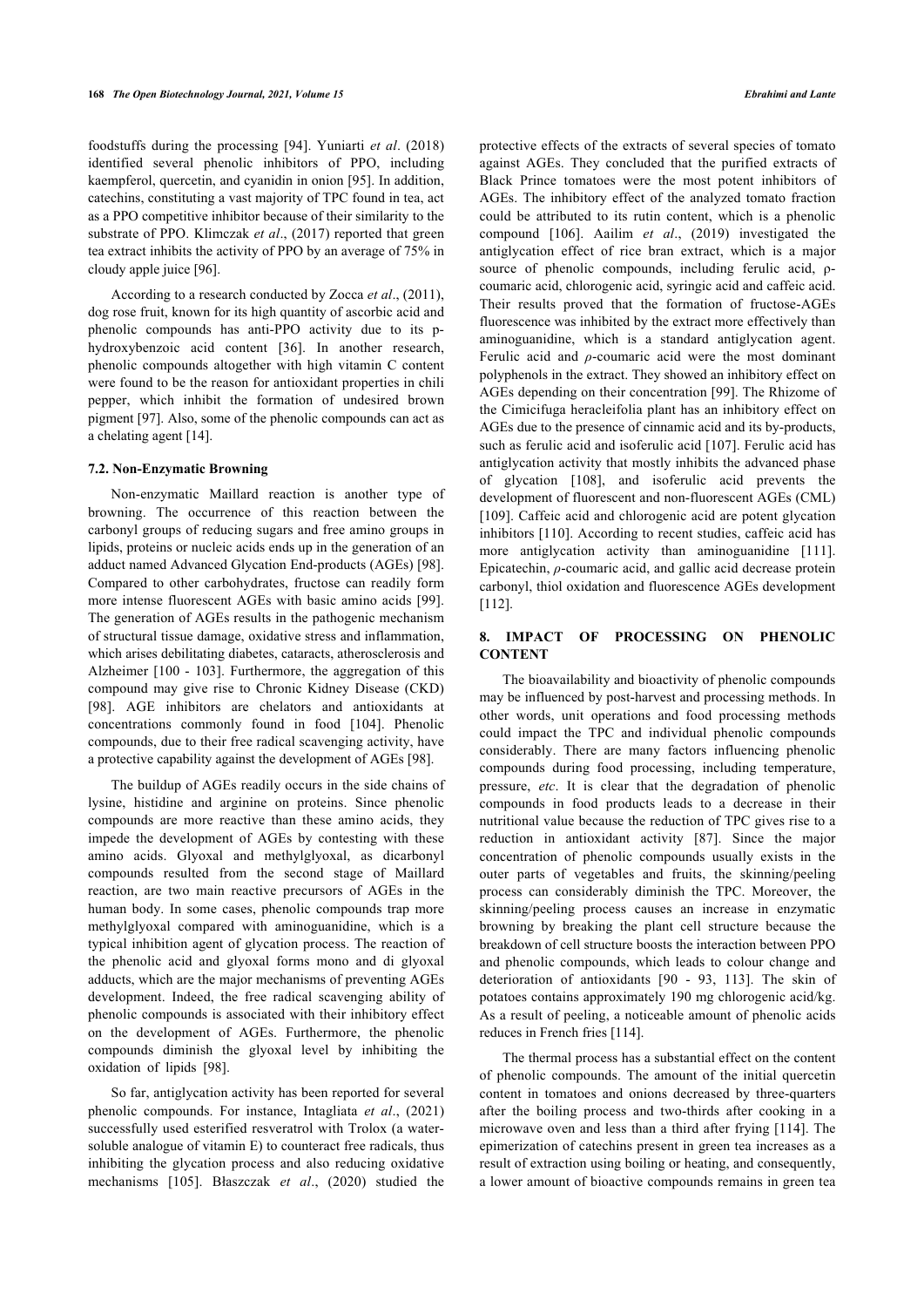<span id="page-5-2"></span><span id="page-5-1"></span><span id="page-5-0"></span>[[115\]](#page-8-22). Non-thermal processes also can affect the amount of phenolic compounds. For instance, cold plasma as a novel technology increased the TPC in blueberry juice. The reason for this is the breakdown of covalent bonds and cell membrane by chemically reactive species, charged particles, and UV photons created from Cold Plasma, which induces the release of phenolic compounds [\[116](#page-8-23)]. On the other hand, the degradation of PPO enzyme, which uses phenolic compounds as a substrate in enzymatic browning, could have a direct impact on maintaining phenolic compounds [[117](#page-8-24)]. Overall, this is obvious that the concentration of phenolic compounds has a direct effect on its availability, antioxidant activity and nutritional value. Therefore, it is important to assess and compare the best processing conditions for maintaining the TPC and the antioxidant activity of food because the nutritional quality of food products diminishes by utilizing processes that decrease the content of phenolic compounds. In addition, it must be kept in mind that these biologically active substances pass through the digestive tract, which affects the composition and content of phenolic substances, and therefore their bioavailability[[50\]](#page-6-14).

#### <span id="page-5-5"></span><span id="page-5-4"></span><span id="page-5-3"></span>**CONCLUSION**

<span id="page-5-7"></span><span id="page-5-6"></span>Generally, phenolic compounds have remarkable nutritional properties due to their antiglycation capacity, antibrowning effect, and their crucial role in the prevention of diverse disorders, such as obesity, diabetes, hypertension, hyperlipidemia, atherosclerosis and cancer. In addition, these compounds have a noticeable amount of antioxidant activity, which is advantageous in food products for controlling lipid oxidation and increasing their health benefits. Therefore, owing to these extraordinary properties of phenolic compounds, the development of research in this field for evaluating the nutritional characteristics of these natural compounds not only can ensure the health of consumers to a certain extent but also can identify new sources of these compounds for the production of novel functional foods.

#### <span id="page-5-10"></span><span id="page-5-9"></span><span id="page-5-8"></span>**LIST OF ABBREVIATIONS**

<span id="page-5-11"></span>

| <b>ROS</b>  | $=$ | Reactive Oxygen Species               |
|-------------|-----|---------------------------------------|
| PPO         |     | Polyphenol Oxidase                    |
| <b>AGEs</b> |     | <b>Advance Glycation End Products</b> |
| <b>CKD</b>  |     | Chronic Kidney Disease                |
| <b>TPC</b>  |     | <b>Total Phenolic Content</b>         |

#### <span id="page-5-12"></span>**CONSENT FOR PUBLICATION**

Not applicable.

#### <span id="page-5-13"></span>**FUNDING**

<span id="page-5-14"></span>This paper has not been supported or funded by an outside source.

# <span id="page-5-15"></span>**CONFLICT OF INTEREST**

<span id="page-5-16"></span>The authors declare no conflict of interest, financial or otherwise.

#### **ACKNOWLEDGEMENTS**

Declared none.

#### **REFERENCES**

- [1] Cutrim CS, Cortez MAS. A review on polyphenols: Classification, beneficial effects and their application in dairy products. Int J Dairy Technol 2018; 71(3): 564-78. [\[http://dx.doi.org/10.1111/1471-0307.12515](http://dx.doi.org/10.1111/1471-0307.12515)]
- [2] Abbas M, Saeed F, Anjum FM, *et al.* Natural polyphenols: An overview. Int J Food Prop 2017; 20(8): 1689-99. [\[http://dx.doi.org/10.1080/10942912.2016.1220393](http://dx.doi.org/10.1080/10942912.2016.1220393)]
- [3] Mihaylova D, Popova A, Desseva I, *et al.* Comparative study of earlyand mid-ripening peach (*Prunus persica* L.) varieties: Biological activity, macro-, and micro- nutrient profile. Foods 2021; 10(1): 164. [\[http://dx.doi.org/10.3390/foods10010164](http://dx.doi.org/10.3390/foods10010164)] [PMID: [33466935\]](http://www.ncbi.nlm.nih.gov/pubmed/33466935)
- [4] Gómez-Caravaca AM, Verardo V, Toselli M, Segura-Carretero A, Fernández-Gutiérrez A, Caboni MF. Determination of the major phenolic compounds in pomegranate juices by HPLC−DAD−ESI-MS. J Agric Food Chem 2013; 61(22): 5328-37. [\[http://dx.doi.org/10.1021/jf400684n](http://dx.doi.org/10.1021/jf400684n)] [PMID: [23656584\]](http://www.ncbi.nlm.nih.gov/pubmed/23656584)
- [5] Sarker U, Oba S. Salinity stress enhances color parameters, bioactive leaf pigments, vitamins, polyphenols, flavonoids and antioxidant activity in selected Amaranthus leafy vegetables. J Sci Food Agric 2019; 99(5): 2275-84.
- [\[http://dx.doi.org/10.1002/jsfa.9423](http://dx.doi.org/10.1002/jsfa.9423)] [PMID: [30324618\]](http://www.ncbi.nlm.nih.gov/pubmed/30324618)
- [6] Herbello-Hermelo P, Lamas JP, Lores M, Domínguez-González R, Bermejo-Barrera P, Moreda-Piñeiro A. Polyphenol bioavailability in nuts and seeds by an in vitro dialyzability approach. Food Chem 2018; 254: 20-5.

[\[http://dx.doi.org/10.1016/j.foodchem.2018.01.183\]](http://dx.doi.org/10.1016/j.foodchem.2018.01.183) [PMID: [29548442\]](http://www.ncbi.nlm.nih.gov/pubmed/29548442)

- [7] Samsonowicz M, Regulska E, Karpowicz D, Leśniewska B. Antioxidant properties of coffee substitutes rich in polyphenols and minerals. Food Chem 2019; 278: 101-9. [\[http://dx.doi.org/10.1016/j.foodchem.2018.11.057\]](http://dx.doi.org/10.1016/j.foodchem.2018.11.057) [PMID: [30583350\]](http://www.ncbi.nlm.nih.gov/pubmed/30583350)
- [8] Latifi Z, Biderooni BI, Ebrahimi P, Moghadam SK, Azadi R, Nasiraie LR. Effect of adding cinnamon and using spray drying method on antioxidant properties of instant green tea. Arch Pharm Pract (Mumbai) 2020; 1: 118.
- [9] Cisneros-Yupanqui M, Lante A. Tea from the food science perspective: An overview. Open Biotechnol J 2020; 14(1): 78-83. [\[http://dx.doi.org/10.2174/1874070702014010078\]](http://dx.doi.org/10.2174/1874070702014010078)
- [10] Cisneros-Yupanqui M, Zagotto A, Alberton A, *et al.* Study of the phenolic profile of a grape pomace powder and its impact on delaying corn oil oxidation. Nat Prod Res 2020; 0(0): 1-5. [\[http://dx.doi.org/10.1080/14786419.2020.1777414](http://dx.doi.org/10.1080/14786419.2020.1777414)] [PMID: [32552183\]](http://www.ncbi.nlm.nih.gov/pubmed/32552183)
- [11] Akyol H, Riciputi Y, Capanoglu E, Caboni MF, Verardo V. Phenolic compounds in the potato and its byproducts: An overview. Int J Mol Sci 2016: 17(6): 835.

[\[http://dx.doi.org/10.3390/ijms17060835\]](http://dx.doi.org/10.3390/ijms17060835) [PMID: [27240356](http://www.ncbi.nlm.nih.gov/pubmed/27240356)]

- [12] Rasouli H, Farzaei MH, Khodarahmi R. Polyphenols and their benefits: A review. Int J Food Prop 2017; 20(2): 1700-41. [\[http://dx.doi.org/10.1080/10942912.2017.1354017](http://dx.doi.org/10.1080/10942912.2017.1354017)]
- [13] Valdés L, Cuervo A, Salazar N, Ruas-Madiedo P, Gueimonde M, González S. The relationship between phenolic compounds from diet and microbiota: Impact on human health. Food Funct 2015; 6(8): 2424-39.
	- [\[http://dx.doi.org/10.1039/C5FO00322A](http://dx.doi.org/10.1039/C5FO00322A)] [PMID: [26068710\]](http://www.ncbi.nlm.nih.gov/pubmed/26068710)
- [14] Cvejić JH, Krstonošić MA, Bursać M, Miljić U. Polyphenols.Nutraceutical and functional food components. Elsevier 2017; pp. 203-58.
- [\[http://dx.doi.org/10.1016/B978-0-12-805257-0.00007-7](http://dx.doi.org/10.1016/B978-0-12-805257-0.00007-7)] [15] Cömert ED, Gökmen V. Evolution of food antioxidants as a core topic of food science for a century. Food Res Int 2018; 105: 76-93. [\[http://dx.doi.org/10.1016/j.foodres.2017.10.056\]](http://dx.doi.org/10.1016/j.foodres.2017.10.056) [PMID: [29433271\]](http://www.ncbi.nlm.nih.gov/pubmed/29433271)
- [16] Gokoglu N. Novel natural food preservatives and applications in seafood preservation: A review. J Sci Food Agric 2019; 99(5): 2068-77.

[\[http://dx.doi.org/10.1002/jsfa.9416](http://dx.doi.org/10.1002/jsfa.9416)] [PMID: [30318589\]](http://www.ncbi.nlm.nih.gov/pubmed/30318589)

[17] Viana da Silva M, Santos MRC, Alves Silva IR, *et al.* Synthetic and natural antioxidants used in the oxidative stability of edible oils: An overview. Food Rev Int 2021; •••: 1-24. [\[http://dx.doi.org/10.1080/87559129.2020.1869775](http://dx.doi.org/10.1080/87559129.2020.1869775)]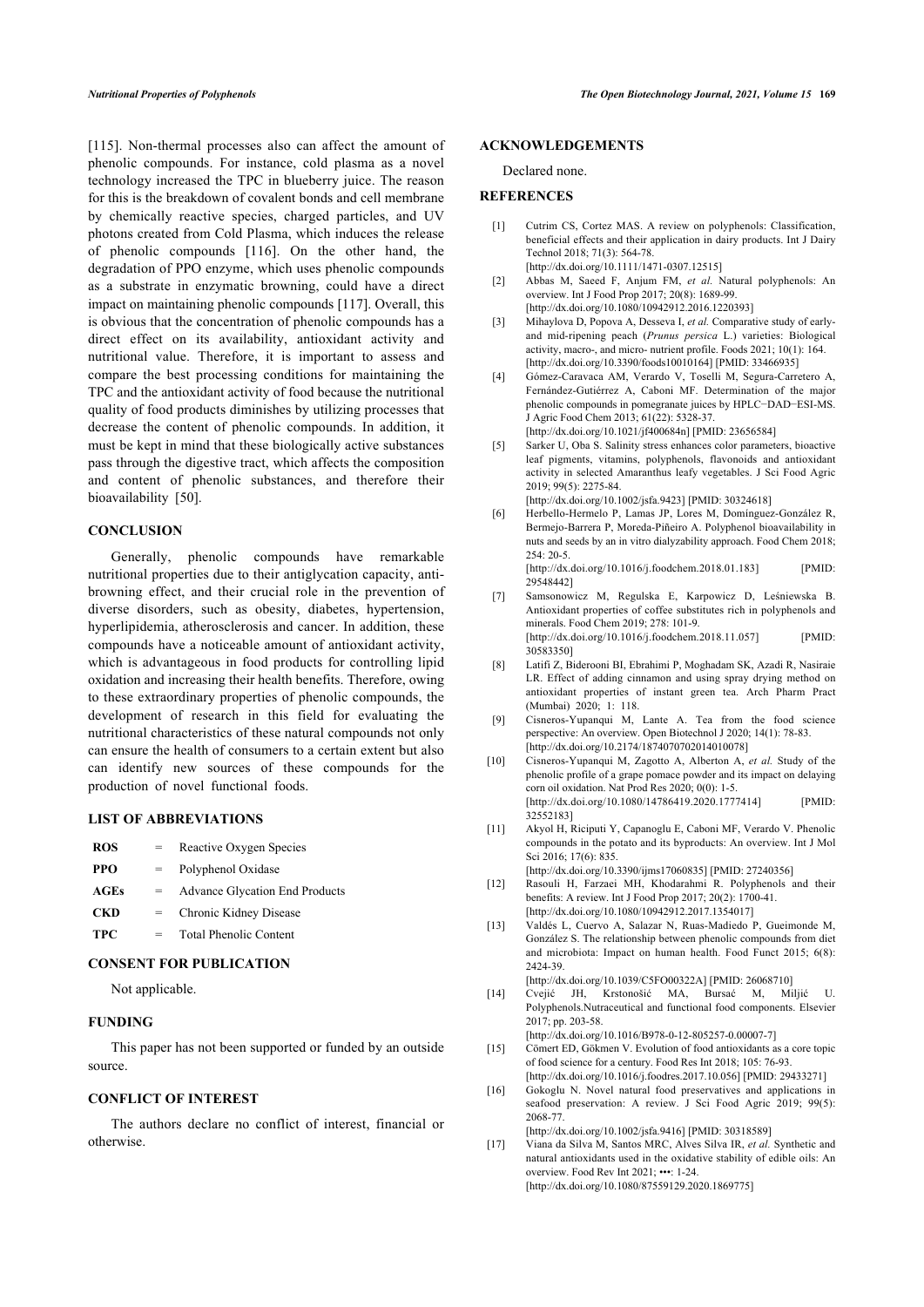- <span id="page-6-0"></span>[18] Redan BW, Buhman KK, Novotny JA, Ferruzzi MG. Altered transport and metabolism of phenolic compounds in obesity and diabetes: Implications for functional food development and assessment. Adv Nutr 2016; 7(6): 1090-104. [\[http://dx.doi.org/10.3945/an.116.013029\]](http://dx.doi.org/10.3945/an.116.013029) [PMID: [28140326](http://www.ncbi.nlm.nih.gov/pubmed/28140326)]
- <span id="page-6-18"></span><span id="page-6-1"></span>[19] Lenssen KGM, Bast A, de Boer A. Clarifying the health claim assessment procedure of efsa will benefit functional food innovation. J Funct Foods 2018; 47: 386-96. [\[http://dx.doi.org/10.1016/j.jff.2018.05.047](http://dx.doi.org/10.1016/j.jff.2018.05.047)]
- <span id="page-6-19"></span><span id="page-6-2"></span>[20] Difonzo G, Squeo G, Pasqualone A, Summo C, Paradiso VM, Caponio F. The challenge of exploiting polyphenols from olive leaves: Addition to foods to improve their shelf-life and nutritional value. J Sci Food Agric 2020; 0–3

[\[http://dx.doi.org/10.1002/jsfa.10986\]](http://dx.doi.org/10.1002/jsfa.10986) [PMID: [33275783](http://www.ncbi.nlm.nih.gov/pubmed/33275783)]

- <span id="page-6-20"></span><span id="page-6-3"></span>[21] Pinent M, Blay M, Serrano J, Ardévol A. Effects of flavanols on the enteroendocrine system: Repercussions on food intake. Crit Rev Food Sci Nutr 2017; 57(2): 326-34.
- <span id="page-6-22"></span><span id="page-6-21"></span><span id="page-6-4"></span>[\[http://dx.doi.org/10.1080/10408398.2013.871221\]](http://dx.doi.org/10.1080/10408398.2013.871221) [PMID: [26067747](http://www.ncbi.nlm.nih.gov/pubmed/26067747)] [22] Ola MS, Ahmed MM, Shams S, Al-Rejaie SS. Neuroprotective effects of quercetin in diabetic rat retina. Saudi J Biol Sci 2017; 24(6): 1186-94.
- [\[http://dx.doi.org/10.1016/j.sjbs.2016.11.017\]](http://dx.doi.org/10.1016/j.sjbs.2016.11.017) [PMID: [28855811](http://www.ncbi.nlm.nih.gov/pubmed/28855811)] [23] Teng H, Chen L. Polyphenols and bioavailability: An update. Crit Rev Food Sci Nutr 2019; 59(13): 2040-51. [\[http://dx.doi.org/10.1080/10408398.2018.1437023\]](http://dx.doi.org/10.1080/10408398.2018.1437023) [PMID:
- <span id="page-6-23"></span><span id="page-6-5"></span>[29405736\]](http://www.ncbi.nlm.nih.gov/pubmed/29405736) [24] Cory H, Passarelli S, Szeto J, Tamez M, Mattei J. The role of polyphenols in human health and food systems: A mini-review. Front Nutr 2018: 5: 87.

[\[http://dx.doi.org/10.3389/fnut.2018.00087](http://dx.doi.org/10.3389/fnut.2018.00087)] [PMID: [30298133](http://www.ncbi.nlm.nih.gov/pubmed/30298133)]

- <span id="page-6-24"></span><span id="page-6-6"></span>[25] Di Lorenzo C, Colombo F, Biella S, Stockley C, Restani P. Polyphenols and human health: the role of bioavailability. Nutrients 2021; 13(1): 1-30.
- [\[http://dx.doi.org/10.3390/nu13010273](http://dx.doi.org/10.3390/nu13010273)] [PMID: [33477894\]](http://www.ncbi.nlm.nih.gov/pubmed/33477894)
- <span id="page-6-25"></span><span id="page-6-7"></span>[26] Laura A, Moreno-Escamilla JO, Rodrigo-García J, Alvarez-Parrilla E. Phenolic compounds.Postharvest physiology and biochemistry of fruits and vegetables. Elsevier 2019; pp. 253-71.
- <span id="page-6-8"></span>[27] Vuolo MM, Lima VS, Junior MRM. Phenolic compounds: Structure, classification, and antioxidant power.Bioactive compounds. Elsevier 2019; pp. 33-50.

[\[http://dx.doi.org/10.1016/B978-0-12-814774-0.00002-5\]](http://dx.doi.org/10.1016/B978-0-12-814774-0.00002-5)

- <span id="page-6-26"></span><span id="page-6-9"></span>[28] Tsimogiannis D, Oreopoulou V. Classification of phenolic compounds in plants.Polyphenols in plants. Elsevier 2019; pp. 263-84. [\[http://dx.doi.org/10.1016/B978-0-12-813768-0.00026-8\]](http://dx.doi.org/10.1016/B978-0-12-813768-0.00026-8)
- <span id="page-6-10"></span>[29] Neveu V, Perez-Jiménez J, Vos F, *et al.* Phenol-explorer: An online comprehensive database on polyphenol contents in foods. Database 2010.
- <span id="page-6-27"></span><span id="page-6-11"></span>[30] Martillanes S, Rocha-Pimienta J, Cabrera-Bañegil M, Martín-Vertedor D, Delgado-Adámez J. Application of phenolic compounds for food preservation: Food additive and active packaging phenolic compd Act. London: UK IntechOpen 2017; pp. 39-58.
- <span id="page-6-28"></span><span id="page-6-12"></span>[31] de Rezende WP, Borges LL, dos Santos DL, Alves NM, de Paula JR. Effect of environmental factors on phenolic compounds in leaves of syzygium jambos (L) Alston. Myrtaceae 2015. [\[http://dx.doi.org/10.4172/2329-6798.1000157\]](http://dx.doi.org/10.4172/2329-6798.1000157)
- <span id="page-6-13"></span>[32] Vasco C, Ruales J, Kamal-Eldin A. Total phenolic compounds and antioxidant capacities of major fruits from ecuador. Food Chem 2008; 111(4): 816-23.

[\[http://dx.doi.org/10.1016/j.foodchem.2008.04.054\]](http://dx.doi.org/10.1016/j.foodchem.2008.04.054)

- <span id="page-6-14"></span>[33] Jaiswal R, Karaköse H, Rühmann S, *et al.* Identification of phenolic compounds in plum fruits (Prunus salicina L. and Prunus domestica L.) by high-performance liquid chromatography/tandem mass spectrometry and characterization of varieties by quantitative phenolic fingerprints. J Agric Food Chem 2013; 61(49): 12020-31. [\[http://dx.doi.org/10.1021/jf402288j](http://dx.doi.org/10.1021/jf402288j)] [PMID: [24152059](http://www.ncbi.nlm.nih.gov/pubmed/24152059)]
- <span id="page-6-29"></span><span id="page-6-15"></span>[34] Aaby K, Ekeberg D, Skrede G. Characterization of phenolic compounds in strawberry (Fragaria x ananassa) fruits by different HPLC detectors and contribution of individual compounds to total antioxidant capacity. J Agric Food Chem 2007; 55(11): 4395-406. [\[http://dx.doi.org/10.1021/jf0702592\]](http://dx.doi.org/10.1021/jf0702592) [PMID: [17472391\]](http://www.ncbi.nlm.nih.gov/pubmed/17472391)
- <span id="page-6-31"></span><span id="page-6-30"></span><span id="page-6-16"></span>[35] Palafox-Carlos H, Gil-Chávez J, Sotelo-Mundo RR, Namiesnik J, Gorinstein S, González-Aguilar GA. Antioxidant interactions between major phenolic compounds found in 'Ataulfo' mango pulp: Chlorogenic, gallic, protocatechuic and vanillic acids. Molecules 2012; 17(11): 12657-64.

[\[http://dx.doi.org/10.3390/molecules171112657](http://dx.doi.org/10.3390/molecules171112657)] [PMID: [23103532\]](http://www.ncbi.nlm.nih.gov/pubmed/23103532)

<span id="page-6-17"></span>[36] Zocca F, Lomolino G, Lante A. Dog rose and pomegranate extracts as

agents to control enzymatic browning. Food Res Int 2011; 44(4): 957-63.

[\[http://dx.doi.org/10.1016/j.foodres.2011.02.010\]](http://dx.doi.org/10.1016/j.foodres.2011.02.010)

- [37] Petkova N, Ivanov I, Mihaylova D, Lante A, Effect of pressure liquid extraction and ultrasonic irradiation frequency on inulin, phenolic content and antioxidant activity in burdock (Arctium Lappa l.) roots. Acta Sci Pol Hortorum Cultus 2020; 19(3): 125-33. [\[http://dx.doi.org/10.24326/asphc.2020.3.11\]](http://dx.doi.org/10.24326/asphc.2020.3.11)
- [38] Trifonova D, Stoilova I, Marchev A, *et al.* Phytochemical constituents of pressurized liquid extract from ziziphus jujubа mill . ( Rhamnaceae ) fruits and in vitro inhibitory activity on α-glucosidase. Pancreatic α-Amylase and Lipase 2021; 27(2): 391-402.
- [39] Tinello F, Mihaylova D, Lante A. Effect of dipping pre-treatment with unripe grape juice on dried "Golden Delicious" apple slices. Food Bioprocess Technol 2018; 11(12): 2275-85. [\[http://dx.doi.org/10.1007/s11947-018-2186-2\]](http://dx.doi.org/10.1007/s11947-018-2186-2)
- [40] Tinello F, Lante A. Valorisation of ginger and turmeric peels as source of natural antioxidants. Plant Foods Hum Nutr 2019; 74(3): 443-5. [\[http://dx.doi.org/10.1007/s11130-019-00748-4](http://dx.doi.org/10.1007/s11130-019-00748-4)] [PMID: [31183803\]](http://www.ncbi.nlm.nih.gov/pubmed/31183803)
- [41] Roshani S, Shahidi SA, Ghorbani-Hasansaraei A, Raeisi N. Phytochemical content, physicochemical and microstructural properties of apple powder as affected by drying method. Lat Am Appl Res 2021; 51(1): 27-35. [\[http://dx.doi.org/10.52292/j.laar.2021.205](http://dx.doi.org/10.52292/j.laar.2021.205)]

[42] Zabihpour T, Ebrahimi P, Kartalaee NM, *et al.* Determination of total

- phenolic and flavonoid contents, antioxidant activity and b vitamins of different iranian non-alcoholic beers. Int J Mod Agric 2021; 10(01): 308-18.
- [43] Osorio-Paz I, Brunauer R, Alavez S. Beer and its non-alcoholic compounds in health and disease. Crit Rev Food Sci Nutr 2020; 60(20): 3492-505. [\[http://dx.doi.org/10.1080/10408398.2019.1696278](http://dx.doi.org/10.1080/10408398.2019.1696278)] [PMID:
	- [31782326\]](http://www.ncbi.nlm.nih.gov/pubmed/31782326)
- [44] Weichselbaum E, Hooper B, Buttriss J, *et al.* Behaviour change initiatives to promote a healthy diet and physical activity in e uropean countries. Nutr Bull 2013; 38(1): 85-99. [\[http://dx.doi.org/10.1111/nbu.12011](http://dx.doi.org/10.1111/nbu.12011)]
- [45] Rabassa M, Cherubini A, Zamora-Ros R, *et al.* Low levels of a urinary biomarker of dietary polyphenol are associated with substantial cognitive decline over a 3-year period in older adults: The invecchiare in chianti study. J Am Geriatr Soc 2015; 63(5): 938-46. [\[http://dx.doi.org/10.1111/jgs.13379\]](http://dx.doi.org/10.1111/jgs.13379) [PMID: [25919574](http://www.ncbi.nlm.nih.gov/pubmed/25919574)]
- [46] Mihaylova D, Popova A, Alexieva I, Krastanov A, Lante A. Polyphenols as suitable control for obesity and diabetes. Open Biotechnol J 2018; 12(1): 219-28.

[\[http://dx.doi.org/10.2174/1874070701812010219\]](http://dx.doi.org/10.2174/1874070701812010219)

- [47] Boghori P, Latifi Z, Ebrahimi P, Mohamadi Kartalaei N, Dehghan L. Effect of whey protein concentrate-shiraz thyme (Zataria Multiflora) essential oil coating on the shelf life of peanut. J Adv Pharm Educ Res 2020; 10(S4): 131-8.
- [48] Ma D, Li Y, Zhang J, *et al.* Accumulation of phenolic compounds and expression profiles of phenolic acid biosynthesis-related genes in developing grains of white, purple, and red wheat. Front Plant Sci 2016; 7: 528.

[\[http://dx.doi.org/10.3389/fpls.2016.00528\]](http://dx.doi.org/10.3389/fpls.2016.00528) [PMID: [27148345\]](http://www.ncbi.nlm.nih.gov/pubmed/27148345)

[49] Paznocht L, Kotíková Z, Burešová B, Lachman J, Martinek P. Phenolic acids in kernels of different coloured-grain wheat genotypes. Plant Soil Environ 2020; 66(2): 57-64. [\[http://dx.doi.org/10.17221/380/2019-PSE\]](http://dx.doi.org/10.17221/380/2019-PSE)

[50] Mihaylova D, Desseva I, Stoyanova M, Petkova N, Terzyiska M, Lante A. Impact of *In Vitro* gastrointestinal digestion on the bioaccessibility of phytochemical compounds from eight fruit juices. Molecules 2021; 26(4): 1187.

[\[http://dx.doi.org/10.3390/molecules26041187\]](http://dx.doi.org/10.3390/molecules26041187) [PMID: [33672156](http://www.ncbi.nlm.nih.gov/pubmed/33672156)] [51] Xu D-P, Li Y, Meng X, *et al.* Natural antioxidants in foods and medicinal plants: Extraction, assessment and resources. Int J Mol Sci 2017; 18(1): 96.

[\[http://dx.doi.org/10.3390/ijms18010096\]](http://dx.doi.org/10.3390/ijms18010096) [PMID: [28067795](http://www.ncbi.nlm.nih.gov/pubmed/28067795)]

- [52] de Roos B, Duthie GG. Role of dietary pro-oxidants in the maintenance of health and resilience to oxidative stress. Mol Nutr Food Res 2015; 59(7): 1229-48.
- [\[http://dx.doi.org/10.1002/mnfr.201400568](http://dx.doi.org/10.1002/mnfr.201400568)] [PMID: [25546122\]](http://www.ncbi.nlm.nih.gov/pubmed/25546122) [53] Navarro VJ, Khan I, Björnsson E, Seeff LB, Serrano J, Hoofnagle JH. Liver injury from herbal and dietary supplements. Hepatology 2017; 65(1): 363-73.

[\[http://dx.doi.org/10.1002/hep.28813\]](http://dx.doi.org/10.1002/hep.28813) [PMID: [27677775](http://www.ncbi.nlm.nih.gov/pubmed/27677775)]

[54] Bonkovsky HL. Hepatotoxicity associated with supplements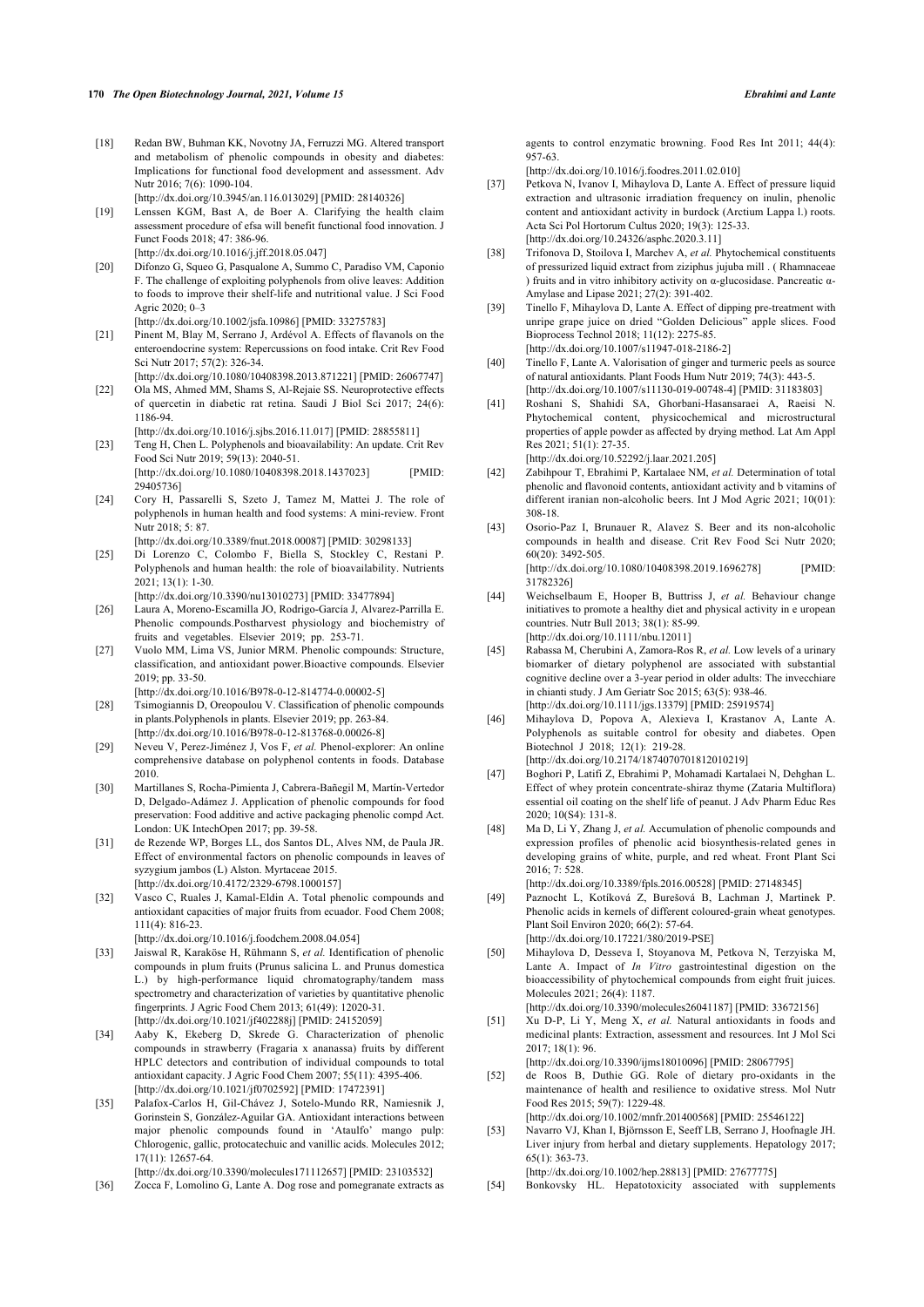containing Chinese green tea (Camellia sinensis). Ann Intern Med 2006; 144(1): 68-71. [\[http://dx.doi.org/10.7326/0003-4819-144-1-200601030-00020\]](http://dx.doi.org/10.7326/0003-4819-144-1-200601030-00020)

[PMID: [16389263](http://www.ncbi.nlm.nih.gov/pubmed/16389263)]

- <span id="page-7-0"></span>[55] Chu KO, Wang CC, Chu CY, *et al.* Pharmacokinetic studies of green tea catechins in maternal plasma and fetuses in rats. J Pharm Sci 2006; 95(6): 1372-81.
	- [\[http://dx.doi.org/10.1002/jps.20594\]](http://dx.doi.org/10.1002/jps.20594) [PMID: [16625654](http://www.ncbi.nlm.nih.gov/pubmed/16625654)]
- <span id="page-7-24"></span><span id="page-7-1"></span>[56] Imam MU, Zhang S, Ma J, Wang H, Wang F. Antioxidants mediate both iron homeostasis and oxidative stress. Nutrients 2017; 9(7): 671. [\[http://dx.doi.org/10.3390/nu9070671\]](http://dx.doi.org/10.3390/nu9070671) [PMID: [28657578](http://www.ncbi.nlm.nih.gov/pubmed/28657578)]
- <span id="page-7-25"></span><span id="page-7-2"></span>[57] Gerber W, Steyn JD, Kotzé AF, Hamman JH. Beneficial pharmacokinetic drug interactions: A tool to improve the bioavailability of poorly permeable drugs. Pharmaceutics 2018; 10(3): 106.

[\[http://dx.doi.org/10.3390/pharmaceutics10030106](http://dx.doi.org/10.3390/pharmaceutics10030106)] [PMID: [30049988\]](http://www.ncbi.nlm.nih.gov/pubmed/30049988)

- <span id="page-7-3"></span>[58] Ebrahimi P, Shahidi S-A, Bijad M. A rapid voltammetric strategy for determination of ferulic acid using electrochemical nanostructure tool in food samples. J Food Meas Charact 2020; 1-8.
- <span id="page-7-26"></span><span id="page-7-4"></span>[59] Hayes JD, Dinkova-Kostova AT, Tew KD. Oxidative stress in cancer. Cancer Cell 2020; 38(2): 167-97.

<span id="page-7-27"></span>[\[http://dx.doi.org/10.1016/j.ccell.2020.06.001\]](http://dx.doi.org/10.1016/j.ccell.2020.06.001) [PMID: [32649885](http://www.ncbi.nlm.nih.gov/pubmed/32649885)] [60] Bayir AG, Aksoy AN, Kocyigit A. The importance of polyphenols as

- <span id="page-7-5"></span>functional food in health. Bezmialem Sci 2019; 7(2): 157. [\[http://dx.doi.org/10.14235/bas.galenos.2018.2486\]](http://dx.doi.org/10.14235/bas.galenos.2018.2486) [61] Anku W W, Mamo M A, Govender P P. Phenolic Compounds in
- <span id="page-7-6"></span>water: Sources, reactivity, toxicity and treatment methods. Phenolic Compd sources, importance Appl 2017; 419-43.
- <span id="page-7-28"></span><span id="page-7-7"></span>[62] Reddy DNK, Huang F-Y, Wang S-P, Kumar R. Synergistic antioxidant and antibacterial activity of curcumin-c3 encapsulated chitosan nanoparticles. Curr Pharm Des 2020; 26(39): 5021-9. [\[http://dx.doi.org/10.2174/1381612826666200609164830\]](http://dx.doi.org/10.2174/1381612826666200609164830) [PMID: [32516096\]](http://www.ncbi.nlm.nih.gov/pubmed/32516096)
- <span id="page-7-10"></span><span id="page-7-8"></span>[63] Cavalcanti RN, Santos DT, Meireles MAA. Non-thermal stabilization mechanisms of anthocyanins in model and food systems—An overview. Food Res Int 2011; 44(2): 499-509. [\[http://dx.doi.org/10.1016/j.foodres.2010.12.007\]](http://dx.doi.org/10.1016/j.foodres.2010.12.007)
- <span id="page-7-11"></span><span id="page-7-9"></span>[64] Sánchez-Moreno C, Larrauri JA, Saura-Calixto F. Free radical scavenging capacity and inhibition of lipid oxidation of wines, grape juices and related polyphenolic constituents. Food Res Int 1999; 32(6): 407-12.

[\[http://dx.doi.org/10.1016/S0963-9969\(99\)00097-6](http://dx.doi.org/10.1016/S0963-9969(99)00097-6)]

- <span id="page-7-18"></span><span id="page-7-12"></span>[65] Yuan Y, Pan B, Niu X, *et al.* Impacts of epicatechin on the formation of advanced lipid oxidation end products (ALEs) in a fish oil oxidation model. Lebensm Wiss Technol 2019; 111: 582-7. [\[http://dx.doi.org/10.1016/j.lwt.2019.05.081\]](http://dx.doi.org/10.1016/j.lwt.2019.05.081)
- <span id="page-7-19"></span>[66] Cisneros-Yupanqui M, Zagotto A, Alberton A, *et al.* Monitoring the antioxidant activity of an eco-friendly processed grape pomace along the storage. Nat Prod Res 2020; 0(0): 1-4. [\[http://dx.doi.org/10.1080/14786419.2020.1815741\]](http://dx.doi.org/10.1080/14786419.2020.1815741) [PMID: [32878452\]](http://www.ncbi.nlm.nih.gov/pubmed/32878452)
- <span id="page-7-20"></span><span id="page-7-13"></span>[67] Tinello F, Lante A. Accelerated storage conditions effect on gingerand turmeric-enriched soybean oils with comparing a synthetic antioxidant BHT. Lebensm Wiss Technol 2020; 131109797 [\[http://dx.doi.org/10.1016/j.lwt.2020.109797](http://dx.doi.org/10.1016/j.lwt.2020.109797)]
- <span id="page-7-14"></span>[68] Hasbal G, Yilmaz-Ozden T, Can A. Antioxidant and antiacetylcholinesterase activities of Sorbus torminalis (L.) Crantz (wild service tree) fruits. J Food Drug Anal 2015; 23(1): 57-62. [\[http://dx.doi.org/10.1016/j.jfda.2014.06.006\]](http://dx.doi.org/10.1016/j.jfda.2014.06.006) [PMID: [28911446](http://www.ncbi.nlm.nih.gov/pubmed/28911446)]
- <span id="page-7-21"></span>[69] Behl T, Bungau S, Kumar K, *et al.* Pleotropic effects of polyphenols in cardiovascular system. Biomed Pharmacother 2020; 130110714 [\[http://dx.doi.org/10.1016/j.biopha.2020.110714](http://dx.doi.org/10.1016/j.biopha.2020.110714)] [PMID: [34321158](http://www.ncbi.nlm.nih.gov/pubmed/34321158)]
- <span id="page-7-22"></span><span id="page-7-15"></span>[70] Tanveer A, Akram K, Farooq U, Hayat Z, Shafi A. Management of diabetic complications through fruit flavonoids as a natural remedy. Crit Rev Food Sci Nutr 2017; 57(7): 1411-22. [\[http://dx.doi.org/10.1080/10408398.2014.1000482\]](http://dx.doi.org/10.1080/10408398.2014.1000482) [PMID: [26065867\]](http://www.ncbi.nlm.nih.gov/pubmed/26065867)
- <span id="page-7-16"></span>[71] Lee PH, Nan H. Tea consumption and risk of type 2 diabetes: A longitudinal study with data from the chinese health and nutrition survey. Lancet Diabetes Endocrinol 2016; 4: S21. [\[http://dx.doi.org/10.1016/S2213-8587\(16\)30376-X\]](http://dx.doi.org/10.1016/S2213-8587(16)30376-X)
- <span id="page-7-17"></span>[72] Arab L, Liu W, Elashoff D. Green and black tea consumption and risk of stroke: A meta-analysis. Stroke 2009; 40(5): 1786-92. [\[http://dx.doi.org/10.1161/STROKEAHA.108.538470](http://dx.doi.org/10.1161/STROKEAHA.108.538470)] [PMID: [19228856\]](http://www.ncbi.nlm.nih.gov/pubmed/19228856)
- <span id="page-7-23"></span>[73] Zhang M, He L, Liu J, Zhou L. Luteolin attenuates diabetic

nephropathy through suppressing inflammatory response and oxidative stress by inhibiting STAT3 pathway. Exp Clin Endocrinol Diabetes 2020.

[\[http://dx.doi.org/10.1055/a-0998-7985](http://dx.doi.org/10.1055/a-0998-7985)] [PMID: [31896157\]](http://www.ncbi.nlm.nih.gov/pubmed/31896157)

- [74] Bolouki A, Zal F, Bordbar H. Ameliorative effects of quercetin on folliculogenesis in diabetic mice: A stereological study. Gynecol Endocrinol 2020; 36(10): 864-8. [\[http://dx.doi.org/10.1080/09513590.2019.1707796](http://dx.doi.org/10.1080/09513590.2019.1707796)] [31889455\]](http://www.ncbi.nlm.nih.gov/pubmed/31889455)
- [75] Mirsafaei L, Reiner Ž, Shafabakhsh R, Asemi Z. Molecular and biological functions of quercetin as a natural solution for cardiovascular disease prevention and treatment. Plant Foods Hum Nutr 2020; 75(3): 307-15.

[\[http://dx.doi.org/10.1007/s11130-020-00832-0](http://dx.doi.org/10.1007/s11130-020-00832-0)] [PMID: [32588290\]](http://www.ncbi.nlm.nih.gov/pubmed/32588290)

- [76] Paquette M, Medina Larqué AS, Weisnagel SJ, *et al.* Strawberry and cranberry polyphenols improve insulin sensitivity in insulin-resistant, non-diabetic adults: A parallel, double-blind, controlled and randomised clinical trial. Br J Nutr 2017; 117(4): 519-31. [\[http://dx.doi.org/10.1017/S0007114517000393](http://dx.doi.org/10.1017/S0007114517000393)] [PMID: [28290272\]](http://www.ncbi.nlm.nih.gov/pubmed/28290272)
- [77] Wang S, Moustaid-Moussa N, Chen L, *et al.* Novel insights of dietary polyphenols and obesity. J Nutr Biochem 2014; 25(1): 1-18. [\[http://dx.doi.org/10.1016/j.jnutbio.2013.09.001\]](http://dx.doi.org/10.1016/j.jnutbio.2013.09.001) [PMID: [24314860](http://www.ncbi.nlm.nih.gov/pubmed/24314860)]
- [78] Gao Q, Dong J-Y, Cui R, *et al.* Consumption of flavonoid-rich fruits, flavonoids from fruits and stroke risk: A prospective cohort study. Br J Nutr  $2021: \cdots 1-8$ .

[\[http://dx.doi.org/10.1017/S0007114521000404](http://dx.doi.org/10.1017/S0007114521000404)] [PMID: [33509322\]](http://www.ncbi.nlm.nih.gov/pubmed/33509322) [79] Chandrasekara A, Daugelaite J, Shahidi F. DNA scission and LDL

cholesterol oxidation inhibition and antioxidant activities of *Bael* (*Aegle marmelos)* flower extracts. J Tradit Complement Med 2018; 8(3): 428-35.

[\[http://dx.doi.org/10.1016/j.jtcme.2017.08.010](http://dx.doi.org/10.1016/j.jtcme.2017.08.010)] [PMID: [29992113](http://www.ncbi.nlm.nih.gov/pubmed/29992113)]

[80] Unusan N. Proanthocyanidins in grape seeds: An updated review of their health benefits and potential uses in the food industry. J Funct Foods 2020; 67103861

[\[http://dx.doi.org/10.1016/j.jff.2020.103861](http://dx.doi.org/10.1016/j.jff.2020.103861)]

[81] Al-Attar AM, Alsalmi FA. Effect of *Olea europaea* leaves extract on streptozotocin induced diabetes in male albino rats. Saudi J Biol Sci 2019; 26(1): 118-28.

[\[http://dx.doi.org/10.1016/j.sjbs.2017.03.002\]](http://dx.doi.org/10.1016/j.sjbs.2017.03.002) [PMID: [30622415](http://www.ncbi.nlm.nih.gov/pubmed/30622415)]

[82] Hodaei H, Adibian M, Nikpayam O, Hedayati M, Sohrab G. The effect of curcumin supplementation on anthropometric indices, insulin resistance and oxidative stress in patients with type 2 diabetes: A randomized, double-blind clinical trial. Diabetol Metab Syndr 2019; 11(1): 41.

[\[http://dx.doi.org/10.1186/s13098-019-0437-7\]](http://dx.doi.org/10.1186/s13098-019-0437-7) [PMID: [31149032](http://www.ncbi.nlm.nih.gov/pubmed/31149032)]

[83] Bumrungpert A, Lilitchan S, Tuntipopipat S, Tirawanchai N, Komindr S. Ferulic acid supplementation improves lipid profiles, oxidative stress, and inflammatory status in hyperlipidemic subjects: A randomized, double-blind, placebo-controlled clinical trial. Nutrients 2018; 10(6): 713. [\[http://dx.doi.org/10.3390/nu10060713](http://dx.doi.org/10.3390/nu10060713)] [PMID: [29865227](http://www.ncbi.nlm.nih.gov/pubmed/29865227)]

[84] Kluknavsky M, Balis P, Skratek M, Manka J, Bernatova I. (-)-

Epicatechin reduces the blood pressure of young borderline hypertensive rats during the post-treatment period. Antioxidants 2020; 9(2): 96.

[\[http://dx.doi.org/10.3390/antiox9020096](http://dx.doi.org/10.3390/antiox9020096)] [PMID: [31979210](http://www.ncbi.nlm.nih.gov/pubmed/31979210)]

[85] Lee CC, Dudonné S, Dubé P, *et al.* Comprehensive phenolic composition analysis and evaluation of Yak-Kong soybean (Glycine max) for the prevention of atherosclerosis. Food Chem 2017; 234: 486-93.

[\[http://dx.doi.org/10.1016/j.foodchem.2017.05.012\]](http://dx.doi.org/10.1016/j.foodchem.2017.05.012) [PMID: [28551265\]](http://www.ncbi.nlm.nih.gov/pubmed/28551265)

[86] Xu N, Meng H, Liu T, *et al.* Blueberry phenolics reduce gastrointestinal infection of patients with cerebral venous thrombosis by improving depressant-induced autoimmune disorder via mir-155 mediated brain-derived neurotrophic factor. Front Pharmacol 2017; 8: 853.

[\[http://dx.doi.org/10.3389/fphar.2017.00853](http://dx.doi.org/10.3389/fphar.2017.00853)] [PMID: [29230173\]](http://www.ncbi.nlm.nih.gov/pubmed/29230173)

- [87] Pap N, Fidelis M, Azevedo L. Berry polyphenols and human health: evidence of antioxidant, anti-inflammatory, microbiota modulation, and cell-protecting effects. Curr Opin Food Sci 2021. [\[http://dx.doi.org/10.1016/j.cofs.2021.06.003\]](http://dx.doi.org/10.1016/j.cofs.2021.06.003)
- [88] Taslimi P, Köksal E, Gören AC, *et al.* Anti-alzheimer, antidiabetic and antioxidant potential of satureja cuneifolia and analysis of its phenolic contents by LC-MS/MS. Arab J Chem 2020; 13(3): 4528-37. [\[http://dx.doi.org/10.1016/j.arabjc.2019.10.002](http://dx.doi.org/10.1016/j.arabjc.2019.10.002)]
- [89] Lante A, Tinello F, Lomolino G. Effect of UV light on microbial